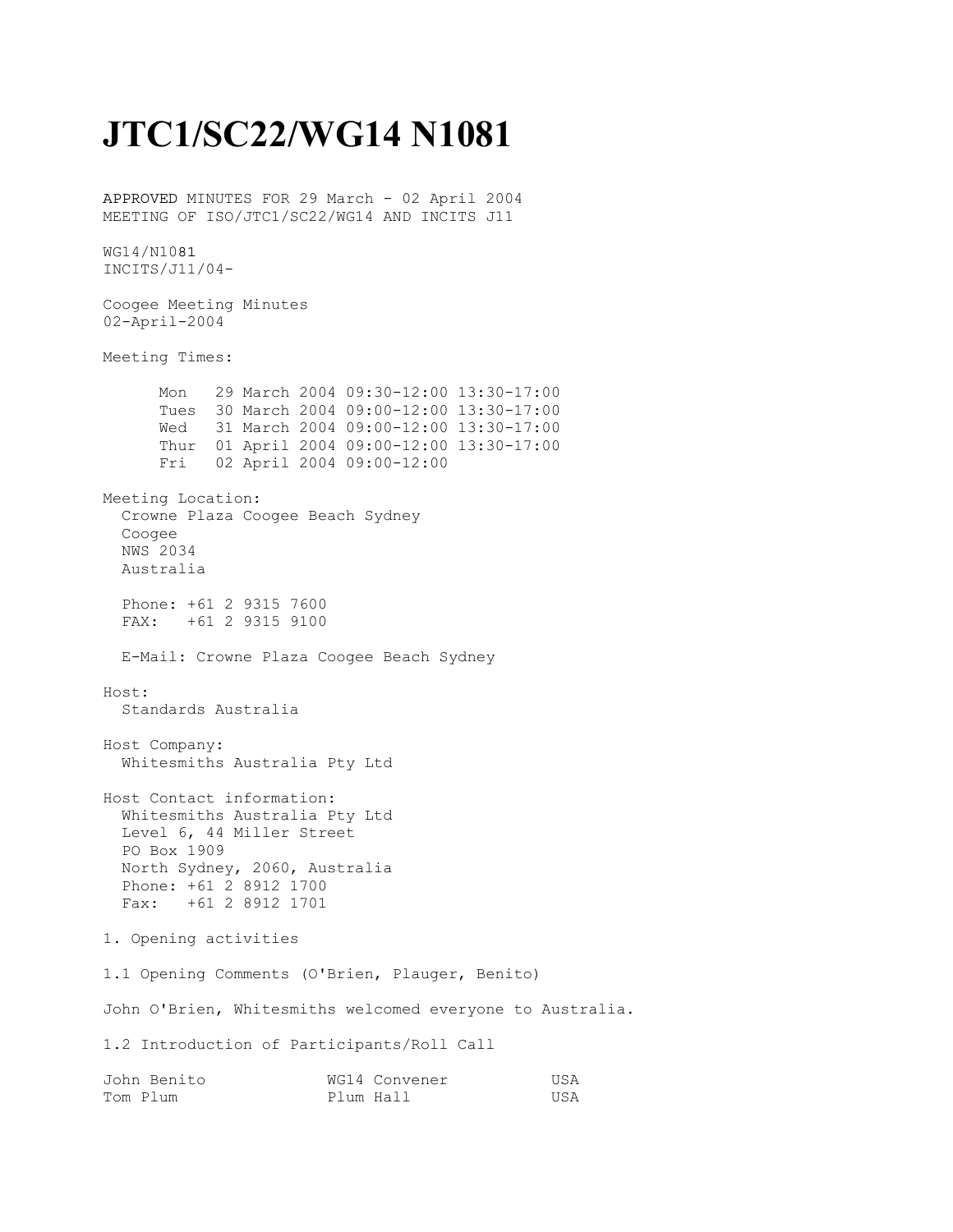| Barry Hedquist     | Perennial, Inc.      | USA                |     |
|--------------------|----------------------|--------------------|-----|
| John Parks         | Intel                | USA                |     |
| Edison Kwok        | IBM-Canada           | USA/Canada HOD     |     |
| P. J. Plauger      | Dinkumware, Ltd      | USA                |     |
| Tana L. Plauger    | Dinkumware, Ltd      | USA                |     |
| Douglas Walls      | Sun Microsystems     | USA                | HOD |
| Nobu Mori          | SAP                  | Germany            | HOD |
| Francis Glassborow | Self                 | UK                 | HOD |
| Martyn Lovell      | Microsoft            | USA                |     |
| Cecilia Galvan     | Metrowerks           | USA                |     |
| Randy Meyers       | Silverhill Systems   | USA                |     |
| Nick Stoughton     | Free Standards Group | Cat A Liaison SC22 |     |
| Walter Brown       | Fermilab             | USA                |     |
| Marc Paterno       | Fermilab             | USA                |     |
| Rich Peterson      | HP                   | USA                |     |

1.3 Selection of Meeting Chair and Meeting Secretary (Benito)

 JB to act as meeting chair. BH to act as meeting secretary.

1.4 Procedures for this Meeting (Benito)

As per normal.

1.5 Approval of Previous Minutes (N1033)

Minutes approved as amended. Doc No WG14/N1061 - Final Minutes

1.6 Review of Action Items and Resolutions (Secretary)

ACTION: Nubo Mori to prepare a Disposition of Comments for the PDTR Ballot for Additional Character Types in final TR19769 DONE - N1035.

ACTION: Convener (JB) to forward an NP, submitted by Canada, for a Type 2 TR on Decimal Floating Point, to SC22 for Ballot. DONE

ACTION: PJ Plauger to draft the response for his proposal to the DR291 for review in Coogee. FT volunteered to review the response. DONE N1050

ACTION: FRANCIS GLASSBOROW to rephrase RoR, DR 260. DONE

ACTION: DOUG GWYN to develop words, RoR, DR-236, restricting use of union members. **OPEN**

ACTION: DOUG GWYN to provide hard copy edits for Library Security TR to RANDY MEYERS DONE

ACTION: WG14 Convener to begin development of a NWI for a type 2 TR for "Addition of Special Math Functions", to be done in close coordination with WG21. N1056 DONE

ACTION: DOUG GWYN to provide additional words to the editor C99 Rationale CLOSED

ACTION: Convener to prepare a Disposition of Comments on Ballot for Registration of the C Locale and forward to SC22 for action. DONE N1042, N1043.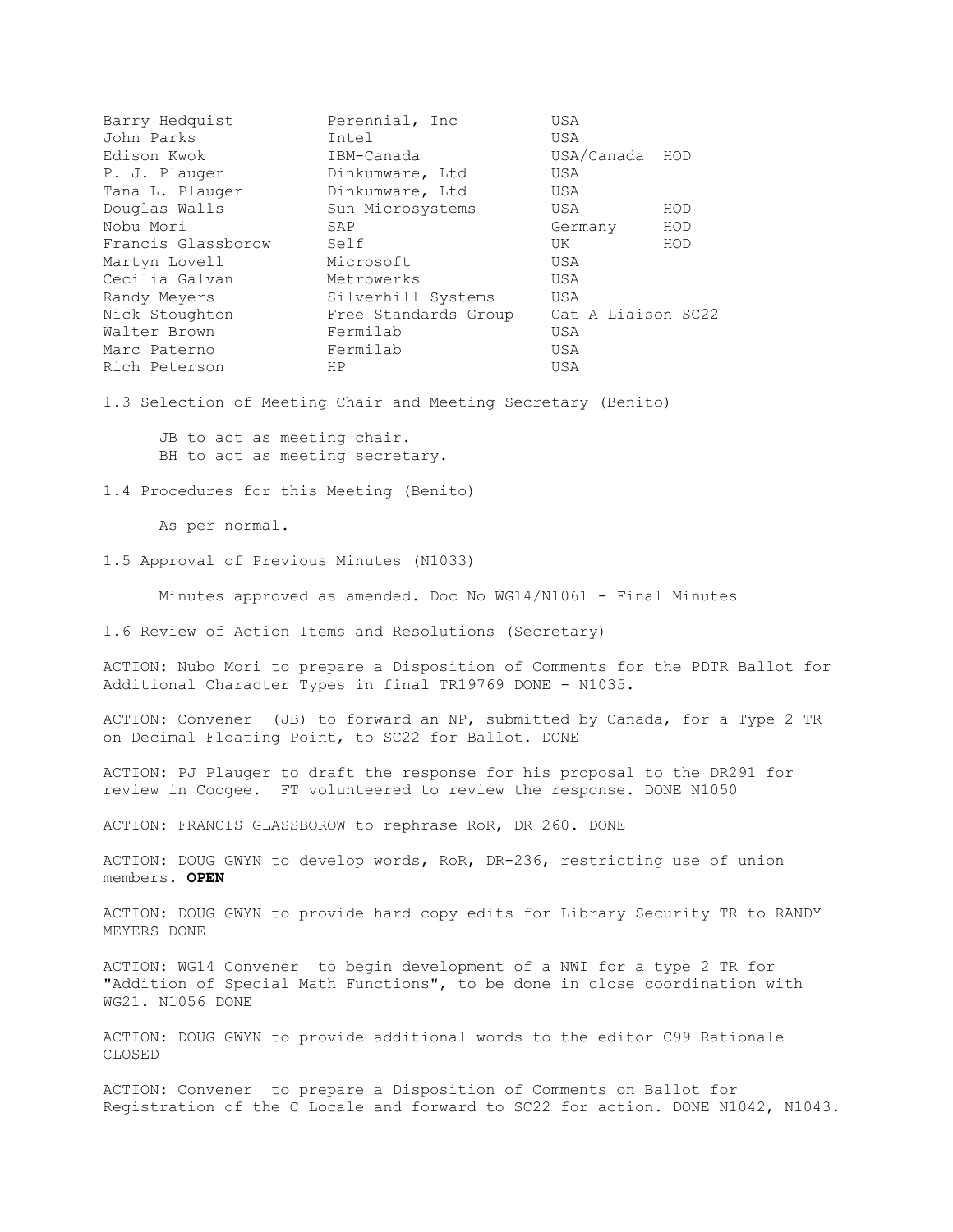Carried Over OPEN Action Items from Kona

ACTION: Randy Meyers - Lvalue of expression - OPEN

ACTION: FRED TYDEMAN create wording for a DR 287 dealing with one or more typos in G.5.1p8. OPEN.

ACTION. RANDY MEYERS to write a paper discussing the issues raised during the discussion of DR 219. OPEN

1.7 Approval of Agenda (N1047)

Items added to the agenda:

N1045 - Defect Report: May FE \* floating-point exception flags have bits in common? (Tydeman) (add to 10.0)

 N1049 - Suggested changes to N1031 secure C library functions (Plauger) (add to 9.0)

 N1050 - Corrections to domain-error reporting for TR on special math functions (Plauger) (add to 6.0)

N1056 - Proposal for NWI, Special Math Functions (Benito) (add to 6.0)

J11 Tag - Security NWI.

Tom Plum paper, #scope, Thurs afternoon, N1062, add to item 14

Items deleted from the agenda:

Items changed on the agenda:

Typo, 9a should be N1055 vice N1551

The agenda was approved as modified.

1.8 Distribution of New Documents

New documents:

 N1060 - TC2 N1061 - Final Minutes N1062 - #scope proposal

1.9 Information on Next Meeting (Sutter) (N1054)

 The next meetings will be held in Redmond, Washington, USA WG21/J16 (C++) Oct 17-22, 2004 WG14/J11 (C) Oct 25-29, 2004 See WG14/N1054 for Details

Request info on additional hotels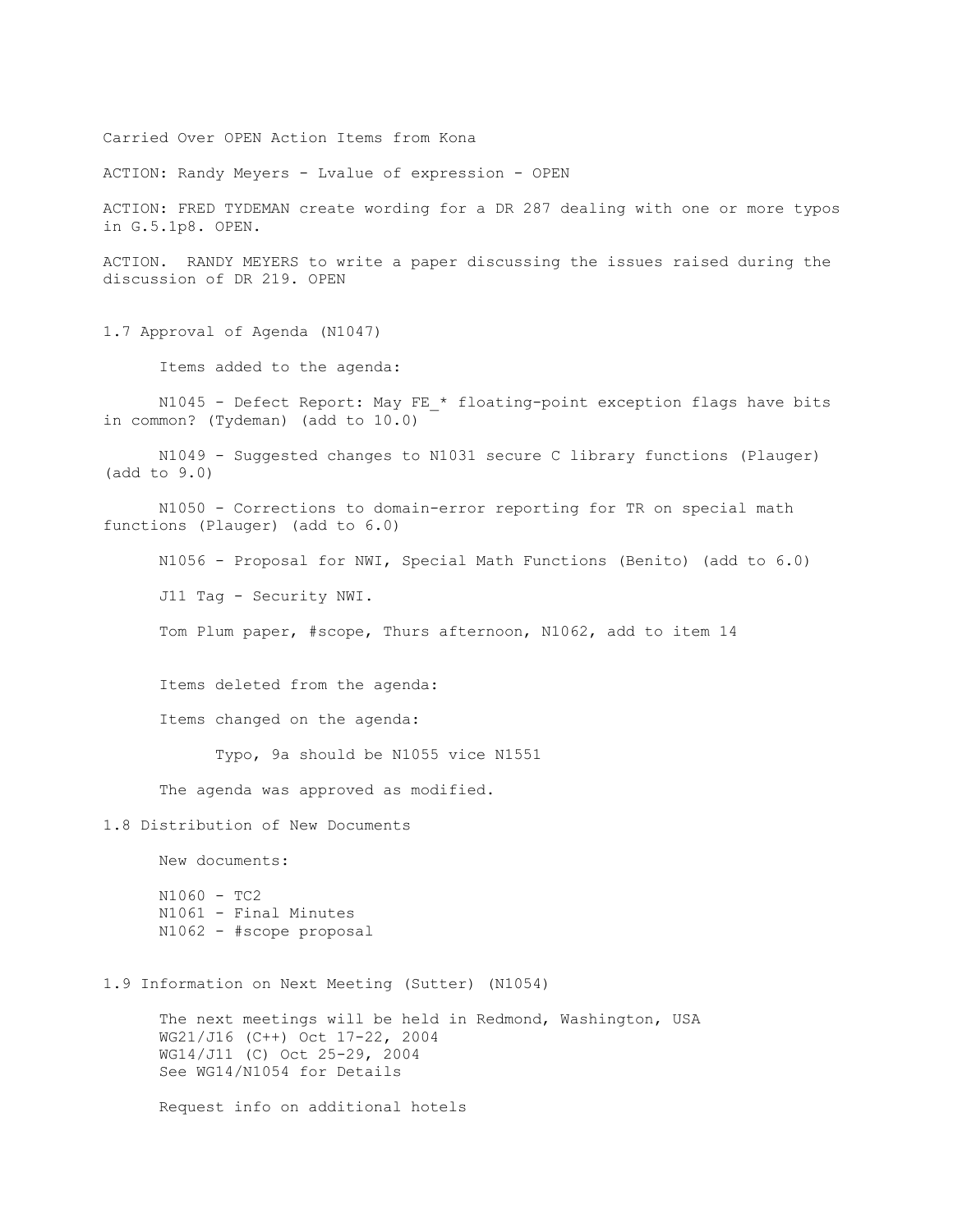1.10 Identification of National Bodies (Benito)

Countries represented: USA, UK, Canada, Germany,

1.11 Identification of J11 voting members (Walls)

7 J11 members out of 15 possible members.

10:00 - 10:30 2. Liaison Activities

# **2.1 J11 (Walls, Meyers)**

RM reported ANSI forwarded NWI on Secure Library to ISO (SC22 N3704)

#### **2.2 WG14 (Benito)**

 JB - both TRs have been approved and are at ITTF for publication. Edit changes to Embedded TR are being handled by Willem Wakker.

 TC2 being put together, has 75 corrections, will incorporate TC2 and TC1 as a revision to C99 for the next publication (C04, or C05).

#### **2.3 J16/WG21 (Plum, Plauger)**

 WG21 met last week. TP reported his paper (#scope), also an effort to harmonize the  $C++/C$ preprocessor requirements, possible new conformance category called "conditionally supported". Proposal on #scope may cause us to want to adopt 'conditionally supported'.

PJ - WG21 agreed to review incompatibilities with C99 and adopt those that are possible. Also agreed to review C99 library extensions being proposed in WG14 TRs.

## **2.4 WG15 (POSIX) (Stoughton)**

WG15 is not really functioning, however the projects are all alive and well under the auspices of the "Austin Group". TCs have been developed, and the content of the next revision of ISO/IEC 9945 is being developed. Motion made at SC22 to disband WG15, no consensus, motion was withdrawn. Likely to come up at the next SC22 plenary.

## **2.5 WG20 (I18N) (Simonsen) no formal report**

Nobu provided some current status. WG20 has no ongoing projects, however a NWI for a TR has been submitted. (subject unknown).

# **2.6 Other Liaison Activities**

## **2.6.1 Free Standards Group (Stoughton)**

FSG is developing a document called the Linux Standards Base, will submit as a PAS. The LSB submittal should happen soon. A number of interface overlaps with C library functions. Biggest area of overlap is with WG15 (POSIX).

# **3. TR Status Report (TR 18037, N1021) (Benito)**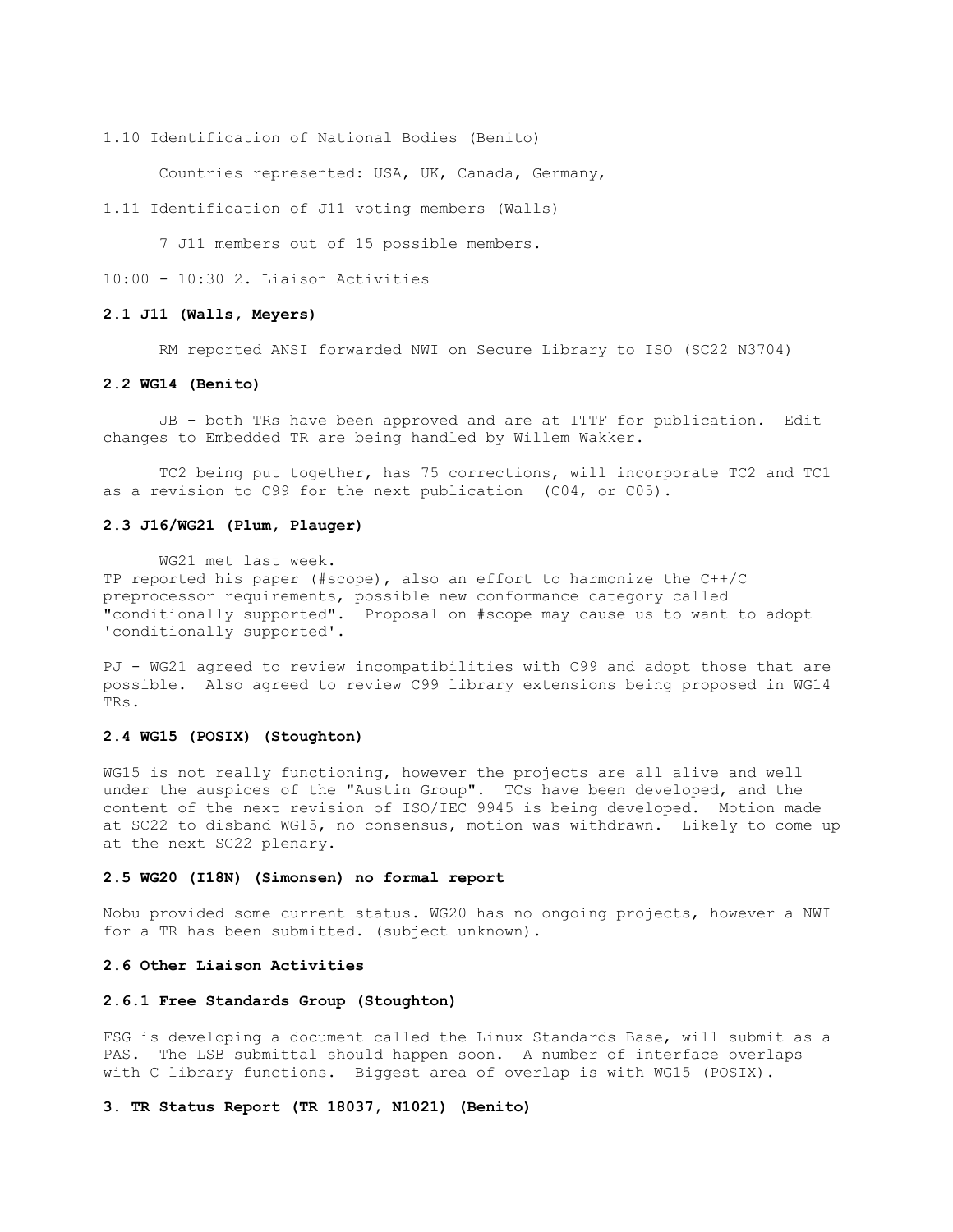Re: Extensions to support embedded processors. Document approved, submitted to ITTF. ITTF wants edits made to the document, being done by Willem Wakker, should be published later this year. Some DRs being submitted, will discuss in Redmond.

#### **4. TR Status Report (TR 19769, N1040) (Mori)**

Re: Extensions to support new character data types

Ballot closed, TR is approved and submitted to ITTF, no comments from ITTF yet. Will be posted on the web site.

 $11:45 - 12:00$ 

## **5. Defect report status (Benito)**

The following Defect Reports are in REVIEW Status:

251, 261, 266, 268, 284, 287, 289, 290, 292

JB has created a TC2 (WG14/N1060) comprised of the following 40 CLOSED DRs:

207, 211, 215, 218, 222, 223, 224, 225, 228, 229, 230, 233, 238, 239, 240, 241, 242, 243, 244, 245, 247, 248, 249, 250, 262, 263, 265, 267, 269, 270, 272, 273, 274, 275, 276, 278, 279, 281, 282, 285

(Larry Jones will do a final sweep of the proposed TC2.)

The following DRs are CLOSED with a Record of Response:

201, 205, 206, 208, 212, 216, 217, 221, 226, 227, 231, 235, 237, 246, 252, 253, 254, 255, 256, 257, 258, 264, 271, 277, 280

The following DRs had a TC, and Record of Response:

218, 250, 269

DR 295 - new DR from Larry Jones, will go up on wiki at lunch - DONE.

## **6. Special Math Functions (N1051) (N1056) (N1050) (Plauger)**

This is a proposed Type 2 TR to extend the C library math functions by adding a number of 'special' functions, most of which are Bessel functions.

N1056 - Proposed NWI (Convener ), reviewed. Some discussion on finding an NB to submit.

N1051 - Proposed TR, presented by PJ Plauger. Corresponding effort underway in C++ expects to be 'frozen' by the close of meetings in Redmond (6 months). Fermilabs a big contributor to the extensions, Pete Becker will be the WG21 PE.

N1050 - Corrections to Domain-Error Reporting (Plauger) - contains corrections to proposal regarding domain errors.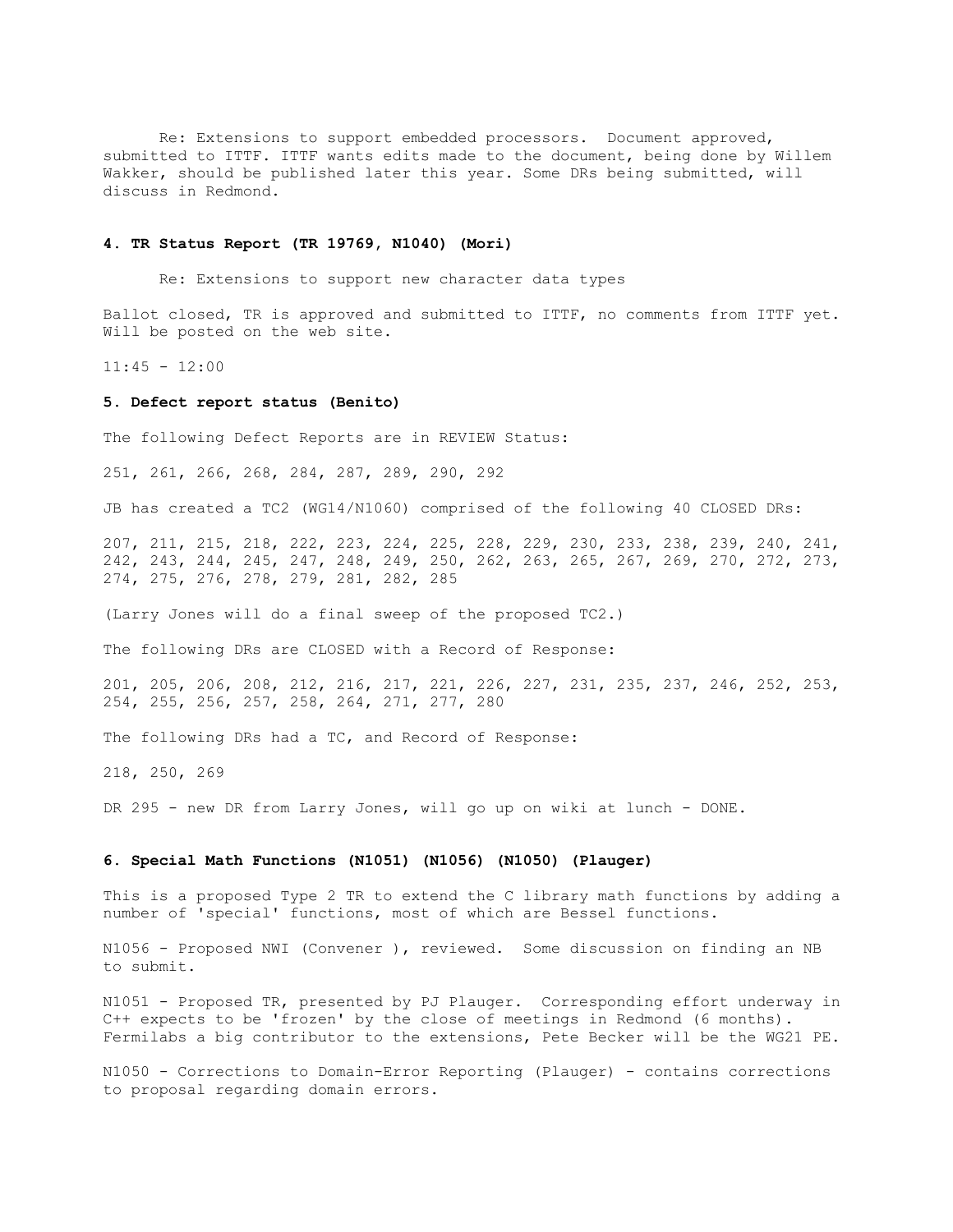Discussion of how to coordinate the reflector discussion, suggested c++stdcompat. This list is maintained by Andrew Koenig (ark@acm.org).

DW brought up the issue of using a new, distinct, header for these functions. Open issue for now.

#### **7. Decimal Float-point. (N1052, N1057, N1058) (Kwok, Plauger)**

N1052 - Critique of N1016, Decimal Floating Point Arithmetic (Plauger)

N1057 - Draft TR, Extensions for Decimal Floating Point Arithmetic (Kwok)

 N1058 - Rationale for having separate decimal floating-point data types. (Kwok)

N1057 - Both C and C++ have agreed to work on a parallel effort.

PJ reported on the discussion in WG21, consensus there was for a Library only solution. Drawback is not getting the 'literals'. There are work arounds. For  $C$ , notion akin to something like Annex  $F -$  binding to IEEE 754 - proposed as the lightest weight solution. The solution entails some 'ugly' application code for users. Best solution for C, in a TR, may involve language changes, new FP types, etc.

TP pointed out that in at least one large marketplace uses mostly float and double, and 'losing' long double might have a minimal impact, i.e. use long double as a decimal FP type.

PJ worried about the notion of 6 (or more - 9) FP types, except if someone "really wants to do it in decimal". Expects that users would not be likely to 'demand' that they be able to do FP operations in binary if decimal is available.

RM - DEC compiler had the 9 FP types, and they were sometimes accessed simultaneously. All types could be overloaded. Getting all of this to work, along with the implications for printf, scanf, was doable.

TP - programming style, i.e. frequent rounding, can yield precisions for decimal and binary approaches that are difficult to distinguish from each other.

RM leaning towards original IBM proposal to add types

Straw Poll - Who can 'live with' each of the following options?

1. IEEE 754R type binding (14, 1, 1)

2. Library Only implementation (12, 3, 1)

3. Add three new lang types w/ literals (12, 1, 3)

4. #3 above for binary as well as decimal-6 new types(bin & dec) (9, 4, 3)

Greater consensus with approach #3, which is closest to the original IBM proposal.

TP concerned that this effort may be getting ahead of the marketplace.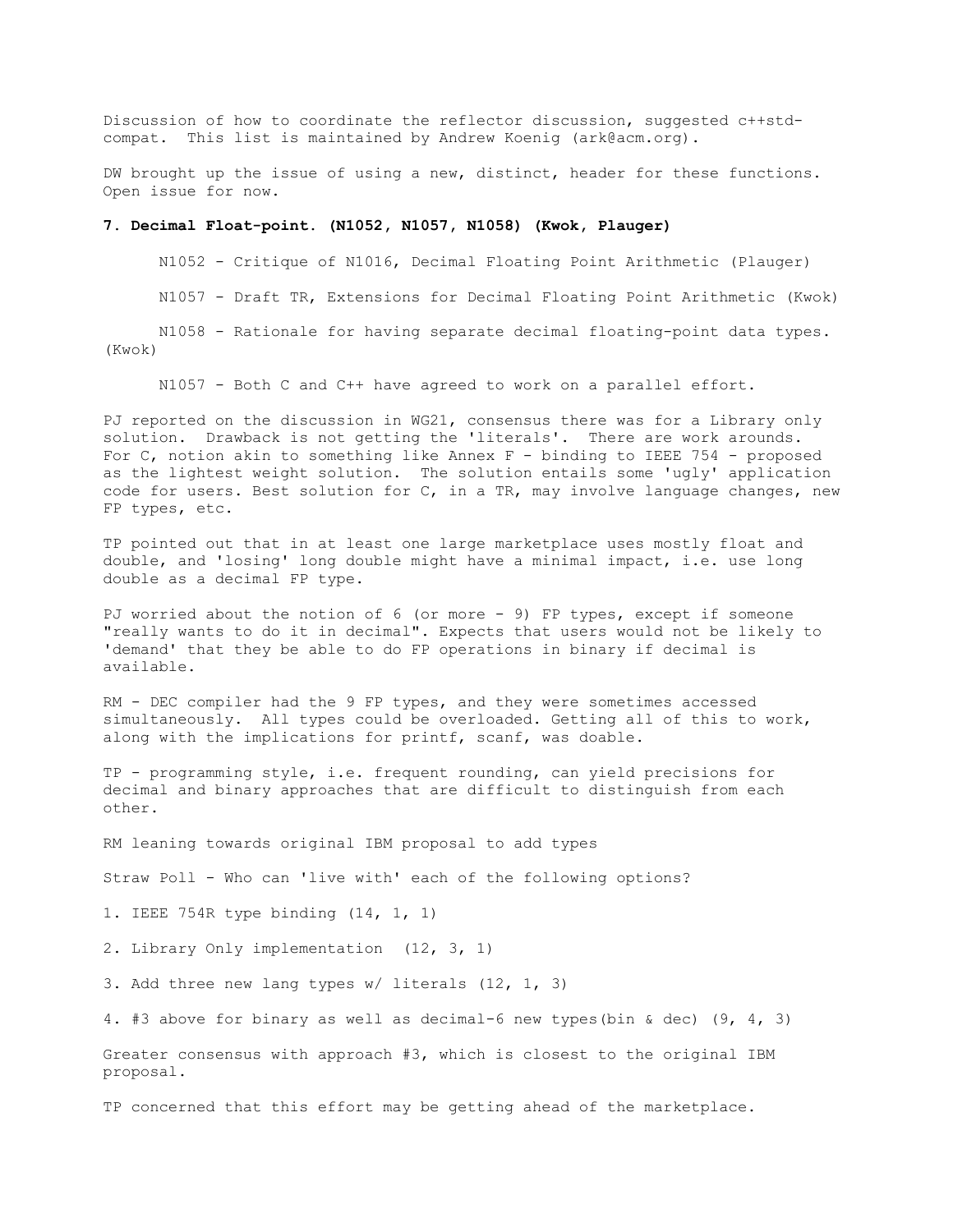ML concerned that #3 is really a slippery slope to #4, which represents a considerable more complex addition to language

MP - speed is most important to their community.

PJ / Kwok (IBM) to hash out the issues to present a more baked paper in Redmond.

RM offered to write up how to do the binary conversions between options  $3 \& 4$ .

## **Completed #7**

8. Continue Decimal Float-point. (N1052, N1057, N1058) (Kwok, Plauger) really a continuation of 7 - which completed on Monday.

# **Tuesday 0930**

9. C Library Security (N1055, N1059, N1049) (Meyers)

N1055 - Draft TR, Extensions for Library Security

N1059 - Editor's report - Security TR

N1049 - Plauger comments on N1031 (prior version of N1055)

SC22WG14\_10483 - Josef Wankerl email

SC22WG14\_10484 - Randy Meyers email

#### **RM walked thru a review of N1059.**

- gets s needs words re: misuse causing memory overflow

- scanf s/be scanf s

- review of UNIX functions, NS pointed out that UNIX is also ISO/IEC 9945 (i.e. the SUS and 9945 are the same.)

 - TP suggested that committee members look at the OpenBSD implementations strlcpy and strlcat to determine whether or not our proposed strcpy s and strcat s are better. See http://www.courtesan.com/todd/papers/strlcpy.html

- discussion of naming conventions, use of " r" for reentrant, " s" for C secure library functions, and the mixing of the two, is something we should avoid.

Straw vote:

1. should we eliminate all uses of " r" from all C function i.e. use only "\_s". (16 yes)

2. use " r" only where it makes sense, keep to a minimum (0 yes)

3. maximize the use of "-r", do not use " $s$ " (1 yes)

#### Straw vote:

1. Add STDC to the front of the macro names - no objection.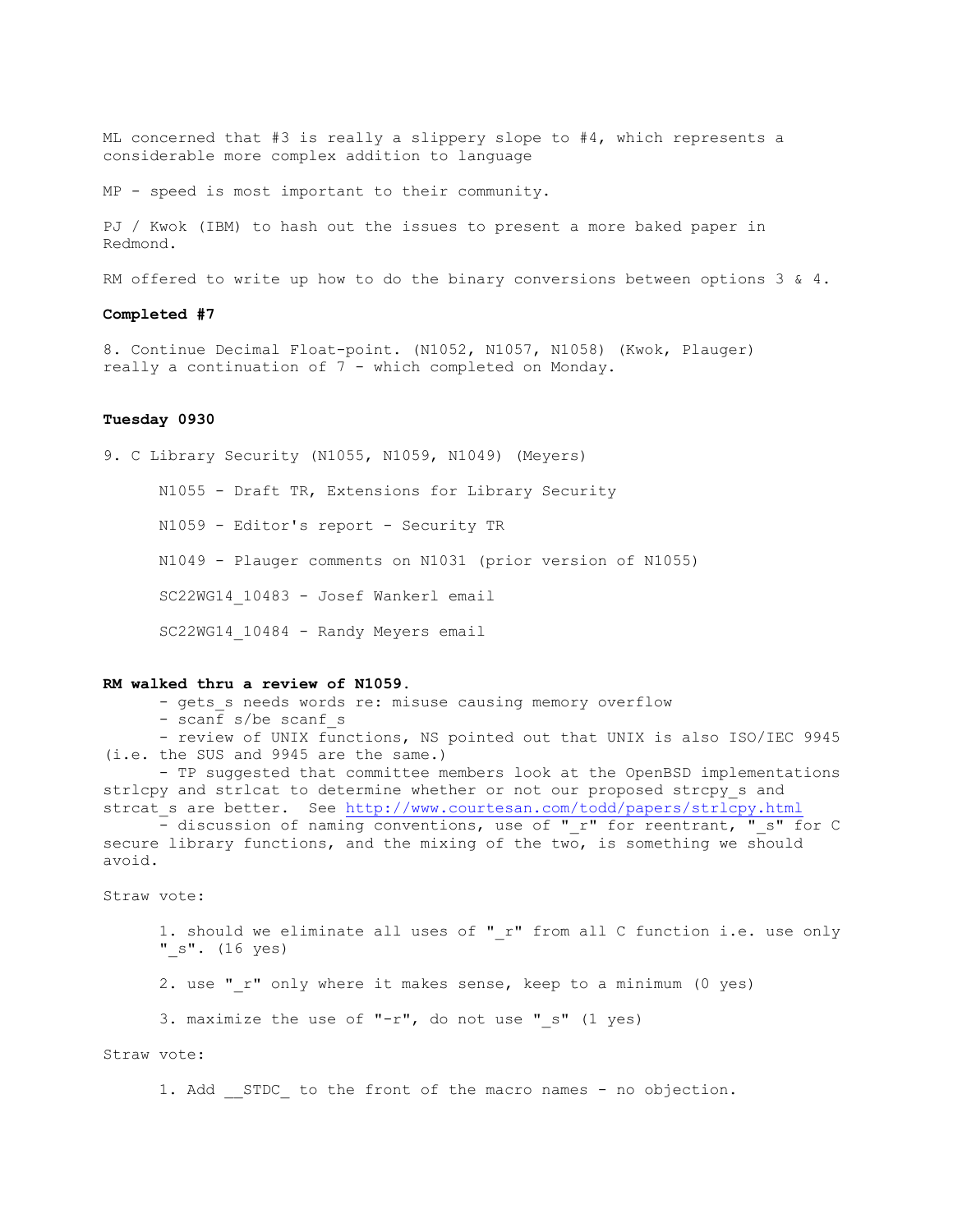## **Review of N1055 (Draft Library Security TR)**

**3.1.1 Standard Headers** - considerable discussion of naming conventions, use, got, get, has, as well as the model presented in para 1-3.

> - support for get/got (6) - support use/has (7)

CONSENSUS:

- feature test macro: \_\_STDC\_SECURE\_LIB\_
- replace \_\_USE\_SECURE\_LIB \_\_ with \_\_STDC\_WANT\_SECURE\_LIB\_
- replace \_\_GOT\_SECURE\_LIB\_\_ with \_\_STDC\_SECURE\_LIB\_\_
- slight adjustments to the model

The above will be reflected in the next draft of the TR.

**3.3.2.1, p4, fscanf\_s,** straw vote on matching behavior with scanf

- leave it the way it is in current draft (2) - make along the same lines as current scanf (8)
- abstain (2)
	- To be reflected in next draft

# **3.3.2.2, scanf\_s**,

- PJ proposed in N1049:

-- scanf should add optional .prec after width, where prec is either a decimal number or a  $*$  (to read a size t argument). Default prec is (size t)  $(-1)$ . For c s  $[$ , prec specifies the maximum number of elements to store in the array pointed to by the argument, including any terminating nul. If not all consumed characters can be stored, the conversion will fail.

-- scanf s should be the same, except that default prec is zero. (Hence it must be specified or the conversion will always fail.)

General agreement on PJs proposal.

invalid format issue - how to treat - TBD. Randy will look at.

size t issue (TP), concern over using size t, wants to limit it to the size of a 'signed int' to avoid misused by novices (or anyone else). PJ - this is actually a widespread source of errors, and maybe all uses of size t should be looked at. This may be worth doing, but is not easy. Martyn pointed out that there is a platform coming (Win64) where size t will be larger than an int (64 vs 32 bits).

**3.4.2.1.2 getenv\_s** - mod to return count that includes the null character.

Issue: Should there be an errno value to distinguish a missing environment variable as opposed to output buffer was not big enough? Resolution: Leave as is.

Tuesday Afternoon 1:30 -

**9. C Library Security (N1055, N1059, N1049) (Meyers) (con't)**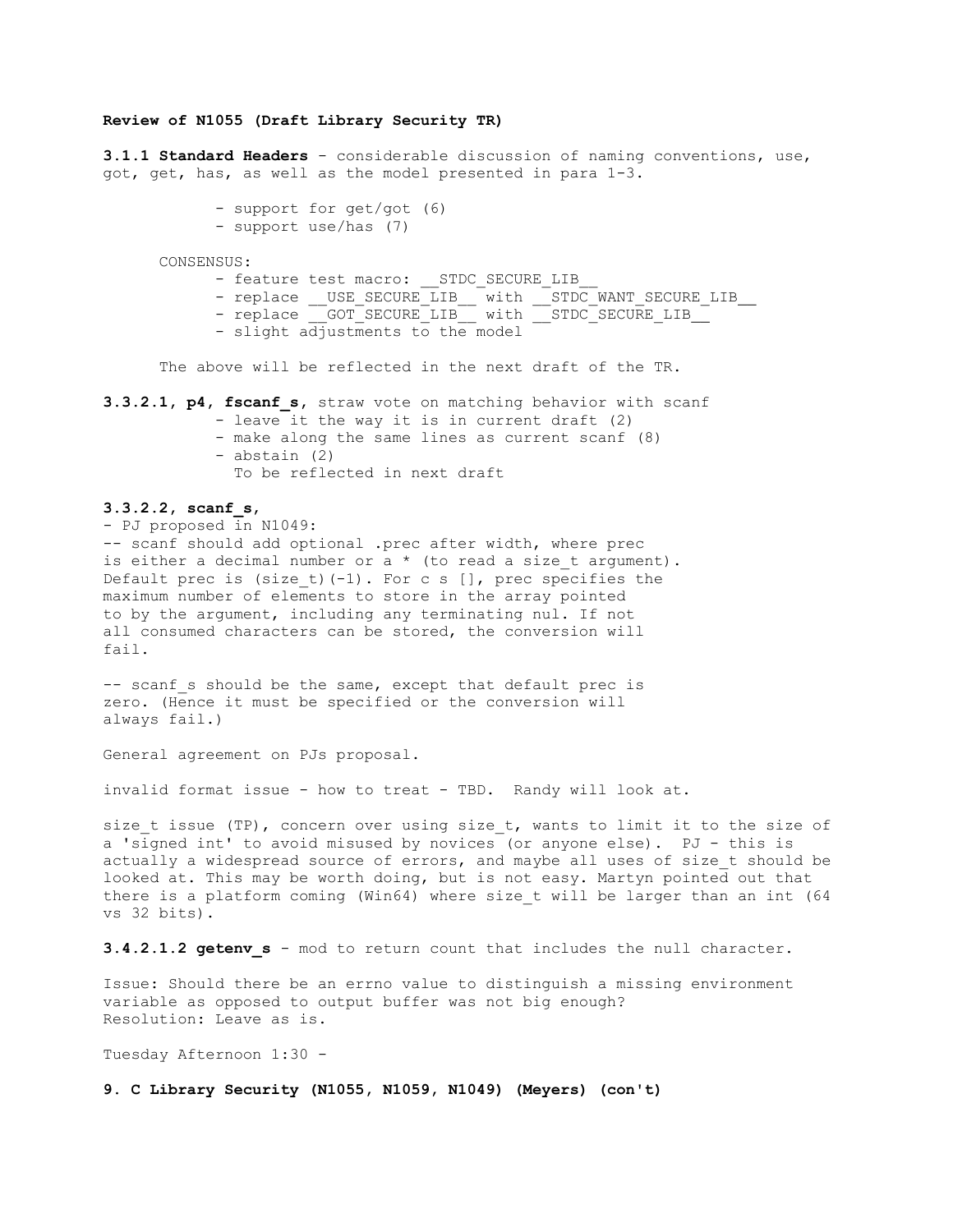## **3.4.3 - Searching and Sorting utilities**,

Issue: Microsoft has found lots of code that sorts or searches zero-length arrays (sometimes pointed to by a null pointer). An implementation is free to permit this as an extension, but should searching/sorting zero-length arrays added to this TR? Resolution: Yes, and use of null pointer as well.

**3.5.4.2 strnlen** - change to strnlen\_s (per this mornings naming convention decision). The function, strnlen, is in widespread use, and will be incorporated into POSIX.

**3.6.1** - delete definition of normalized time.

**3.6.2.1, asctime\_s -** add store the null terminator only if there is room to do so.

**3.6.2.3, gmtime\_r**, change to gmtime\_s

**3.6.2.4, localtime\_r**, change to localtime\_s

**3.7.2.3.1 wcsnlen**, change to wcsnlen\_s

PJ comment: In general, the secure library functions should have defined, and safe, semantics for null pointer arguments.

<string.h>

-- gets s should return a null pointer for a null pointer argument.

-- strncpy s and strncat s should return ERANGE for null pointer arguments.

-- strnlen s should return zero for a null pointer argument.

<wchar.h>

-- wcsncpy s and wcsncat s should return ERANGE for null pointer arguments.

-- wcsnlen s should return zero for a null pointer argument.

All functions and all headers should be checked.

Randy will take a stab at posting words for how to deal with null pointers on the reflector.

PJ - N1049 - batch 2 - tmpnam\_s documentation should compare the length of the filename to maxsize-1, not maxsize. RM - not needed: TR uses 'size' for the number elements of an array, and 'len' for length of a string. strlen("abc") < sizeof "abc"

New functions coming: mbsrtowcs s, wcsrtombs s, wcrtomb s. Goal: always null terminate, add size parameter for dst, remove optional static state.

**10. Potential defect reports (N1046, N1048, N1053) (Meyers, Plauger, Benito)**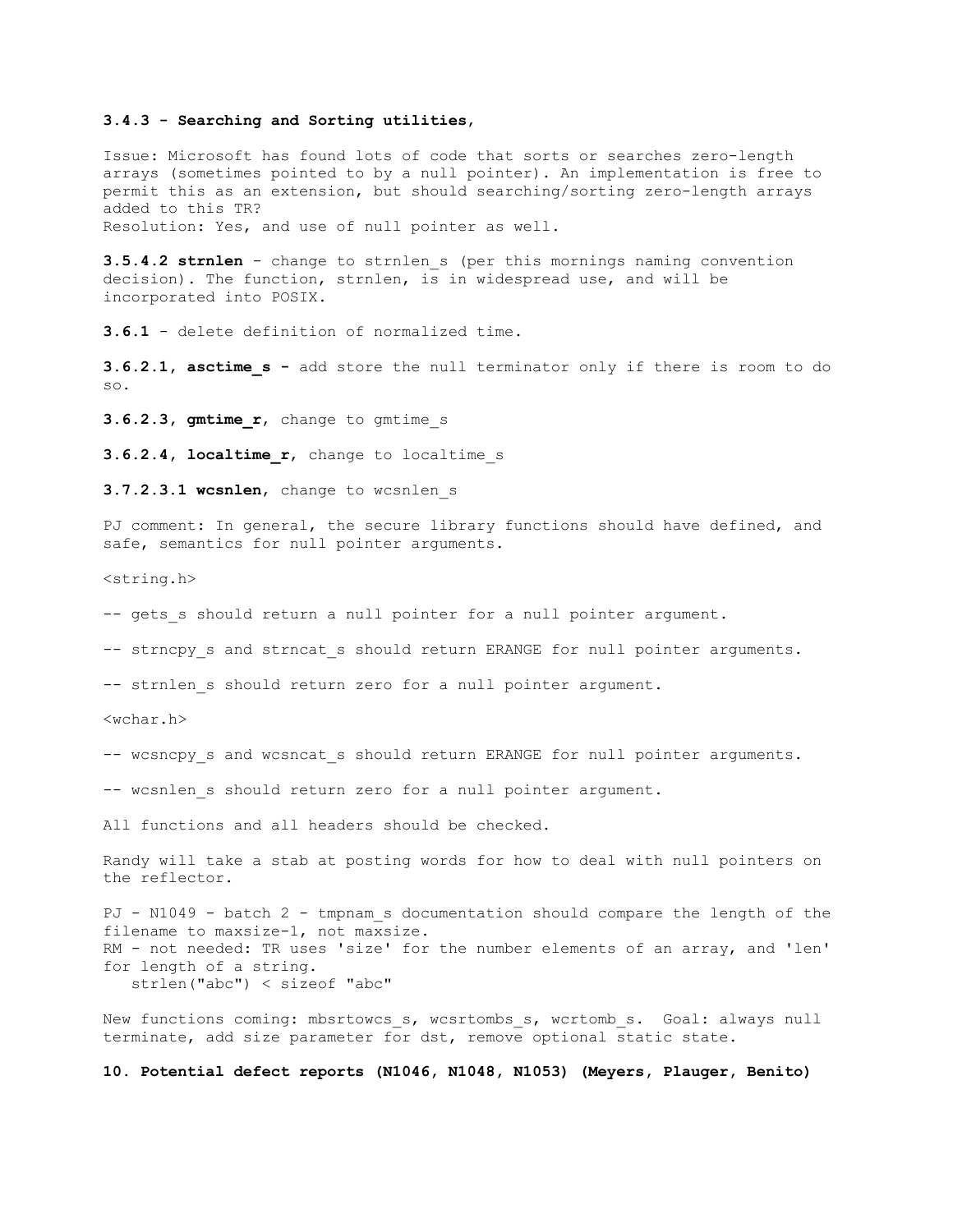N1046 - Validity of constant in unsigned long long range. (Adamczyk) RM believes the analysis is correct, but this is likely a constraint error requiring a diagnostic. DR committee will look at this & try to answer this week. Add to 11.0 DR items for discussion.

 N1048 - Corrections to requirements on inexact floating-point exceptions (Plauger) N1048 is really input to DR 291.

 N1053 - Treatment of error conditions for exp(INFINITY). (Tydeman) Assigned as DR 296

N1045 - FP exception flags w/ bits in common (Tydeman) assigned DR 297.

 WG21 Core Issue 195 - macro name suppression in rescanned replacement text - add to DR items for discussion.

 WG21 Core Issue 350 - signed char underlying representation for objects add to DR items

See 11.0 Defect Reports for any discussion on the above items.

## **11. DEFECT REPORTS**

The following Defect Reports are in OPEN Status

DR 219 - Effective Types The interpretation by the submitter is not supported by the Standard. When copying multiple objects there is no obligation to come up with a type that applies to the totality of everything that is being copied. **Action**: RM to propose a RoR. Status: **Open - but may move to Review if the RoR becomes available.**

DR 236 - type based aliasing rule applied to union or allocated objects Status: **OPEN** Action Item remains for **Doug Gwyn** write a RoR restricting use of union members. TP pointed out that Martyn proposed a straight forward rule to apply here.

DR 260 - indeterminate values and identical representations Francis to draft a committee response (responsetodr260.txt) by Thursday. (DONE) Adopted words proposed by Francis, move to **Review**, and eventually add supporting 'chapter and verse' from the standard.

Follow-on response from Francis, dr260response03302004.txt Adopted, moved to **Review**.

DR 283 - accessing non-current union member ("type punning") OK - move to **Review**.

DR 286 - correctly rounded and rounding direction mode - adopt suggested response, use 'rounding mode', move to **Review**.

DR 288 - deficiency on multibyte conversions. OK - move to **Review**.

DR 291 & N1048 - corrections on requirements on inexact floating-point exceptions. Adopt changes in N1048, OK - move to **Review**.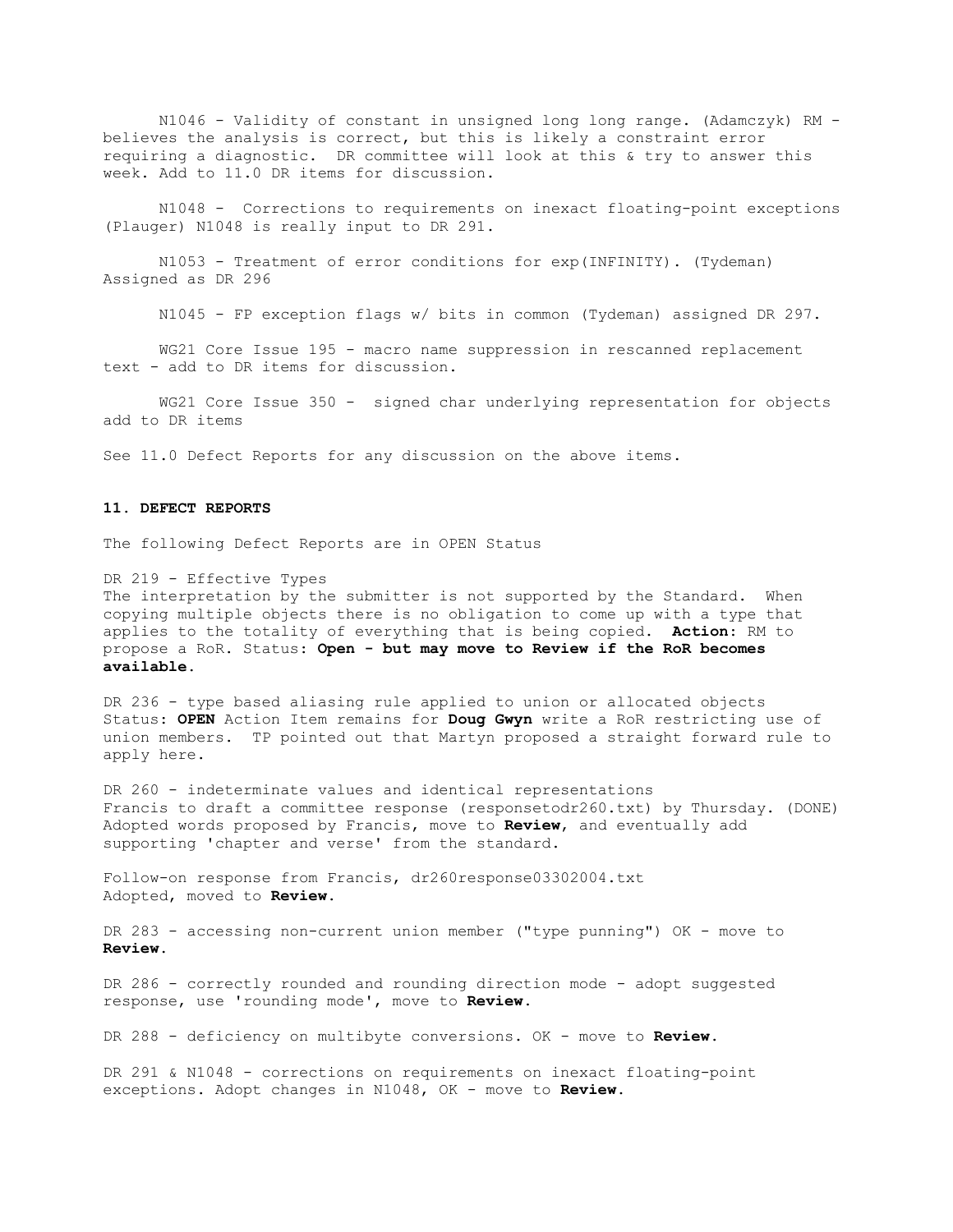DR 293 - double complex instead of complex in example OK - move to **Review**.

DR 294 - C99 restrict keyword question Proposed RoR from Tom McDonald (sp?) Q1 - OK, move to Review; Q2 - response is not adequate to answer the question - RM will get back to Tom to get a better response; Q3 - suggested adding some valid examples, following the style presented in the standard. Remains **Open** 

Rich Peterson proposed a dr 294 mod Rich walked thru his propose response applause from the adjoining room. Move to **Review**.

DR 295 - Incomplete types for function parameters (Larry Jones) **Action:** Tom Plum will propose a response for review in Thursday

Proposed response for DR295 Change "Proposed Response" to "Proposed TC" - move to **Review** 

DR 296 - exp(INFINITY) Proposed words need some tweaking. Strike "exceptional round off error, add "..where x is finite." to last sentence in STC for Rationale. Adopted those changes, moved to **Review**

DR 297 - FE \* FP exception flags, may it have bits in common Adopted the proposed TC, deleting the footnote. Move to **Review**.

N1046 - Validity of constant in unsigned long long range. (Adamczyk) RM believes the analysis is correct, but this may a constraint error requiring a diagnostic. DR committee will look at this & try to answer this week - **DONE**

6.4.4p2 says "The value of a constant shall be in the range of representable values for its type." Violating that constraint requires a diagnostic.

However, the paper raises sufficient question to be treated as a DR. Words in 7.18.4.1 need correcting. **Assigned DR 298**. **Action**: **RM** will propose a response to have ready for Thursday. **OPEN** 

WG21 Core Issue 268 - macro name suppression in rescanned replacement text. Agreement that in this corner case the Standard does not specify the behavior but sees no real world significance. Not a DR. ACTION: TP will communicate our discussion of Core Issue 268 to the C++ Core Group. **CLOSED**

WG21 Core Issue 350 - signed char underlying representation for objects. Basic question is whether or not the C++ Core group resolution to this issue will cause compatibility problems with C. Their proposed resolution would change the wording in 3.10 [basic.lval] from "a char or unsigned char type" to "a byte-character type." Answer: Possibly. There is no DR for C99, ACTION: PJ will verbally communicate a response (Anyone else can do so, liaisons are free to do so.) **CLOSED**

"Fortunately I'm not Clive Feather." - Francis, during a discussion of how Clive may view this issue.

## **DRs in Review Status:**

DR 292 - agreed to CLOSE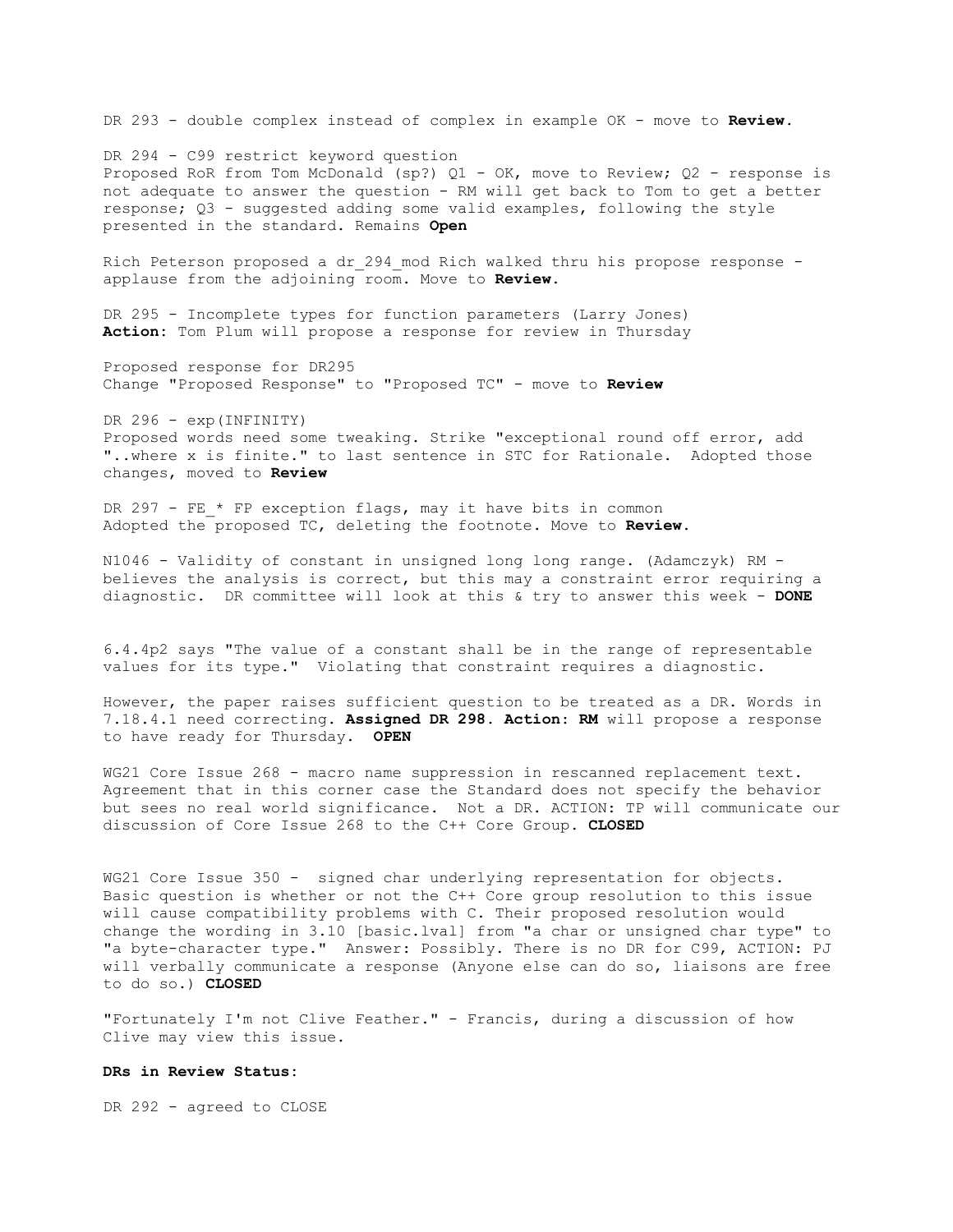DR 290 - footnote number will need to be tracked - CLOSE DR 289 - Original grammar simply forget to include the proposed, however the proposed grammar still needs some work - missing type qualifier, etc. ACTION: RM to edit DR 289 by Thursday. DR 287 - agreed to CLOSE DR 284 - agreed to CLOSE DR 268 - remove Committee Discussion, agreed to CLOSE DR 266 - agreed to CLOSE DR 261 - agreed to CLOSE DR 251 - The second proposed change (to 6.7.2.3#1) is a conformance change (constraint) - which causes some concern about slipping in a 'conformance change' - agreed CLOSED.

## **Summary for DR status:**

The following DRs are moved from OPEN to REVIEW status: 260, 283, 286, 288, 291 (w/N1048), 293, 294, 295, 296, 297,

The following DRs are moved from REVIEW to CLOSED: 292, 290, 287, 284, 268 (delete committee discussion), 266, 261 (w/proposed response from Francis),

12. Separate WG14 administration (Benito) and J11/U.S. TAG meetings (Meyers, Walls)

12.1 WG14 Administration Items

12.2 US TAG WG14 (INCITS/J11) Session - Thursday afternoon.

See J11 Minutes at the end of the WG14 minutes.

13. Defect report review (See 10.0)

14. #scope (Plum)

D-N1062 - # scope proposal, 3/31/04 version (Plum)

SC22WG14\_10488 - David Keaton email

SC22WG14\_10489 - Bjarne Stroustrup email

SC22WG14\_10490 - Derek Jones email

SC22WG14\_10493 - Doug Gwyn email

SC22WG14\_10494 - Tom Plum email

SC22WG14\_10496 - John Levine email

Wed Afternoon Tom presented his paper, N1062, The #scope extension for the C/C++ preprocessor.

This item was initially brought up in the "Evolution Working Group" at the C++ Meetings. Bjarne Stroustrup chairs that group, but was not present at the meeting. Straw votes taken at that meeting were: (the convention is - strongly favor / weakly favor / weakly oppose / strongly oppose)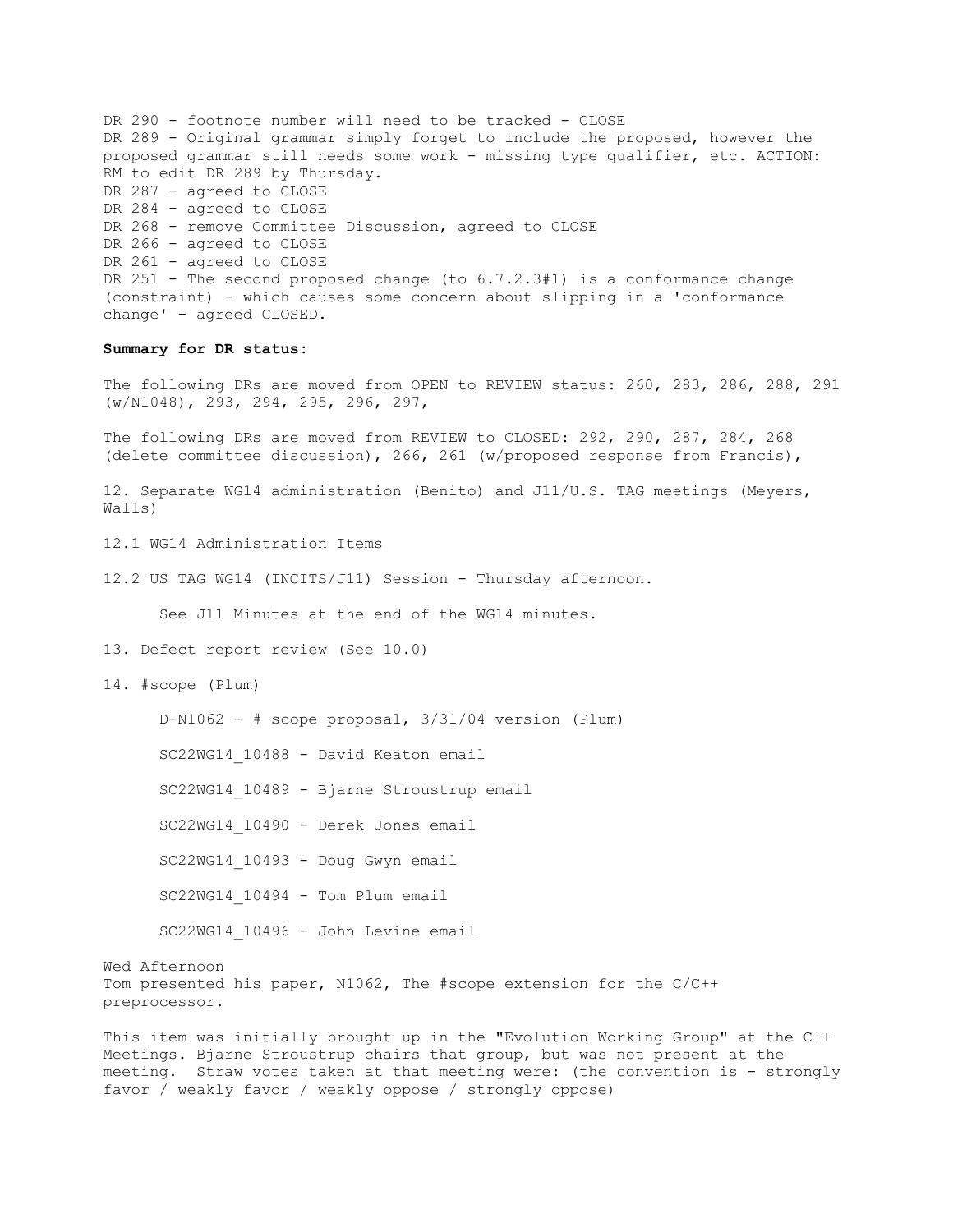- should this author pursue this proposal? 6/3/3/5 (Split 9/8 favor/oppose) - assuming the author does pursue it, should we have a separate #import/#export? 10/4/0/1 (Strong favor) - develop this particular proposal in coordination with WG14? 10/2/2/3 (Strong Favor) - work with WG14 on the macro scope problem? 13/4/0/1 (Strong favor) Bjarne's follow-up comunication with the committee indicated that his proposal was "prelimary", and he would have a new version ready for presentation in Redmond (see SC22WG14 10489). Discussion: RM - we should look at this seriously and decide if it's even a good idea. TP - advoctes working closely with WG21, work on the PP is overdue and usefull. PJ - we certainly don't want to get ahead of C++ on this effort. RM - even under the best of conditions, it is likely that dirty namespace will remain. REG: Opposed in general to the proposal, sees it as a patchwork fix to a much larger problem. He is working on a prototype pre-processor. Problem needs a more extensive fix. JB pointed out that WG14 voted down numerous PP proposals in the past. Thurs AM Tom presented a revised version (dn1062-pp-scope-proposal-0331pm.pdf) of yesterday's paper. Minor changes, cleaned up typos, etc. PJ - macros for limits, float, are not included. TP will add them. Where do we go from here? Develop further, wait for WG21 development? FG - what C problems does this proposal tried to solve? PJ - first problem is defending yourself from those on the outside, and the #scope proposal addresses that problem. It does not solve all problems. Would like to see a trial implementations, library samples, etc., so one can see how much better things are with this approach. 15. - not used Thurs AM 16. Administration 16.1 Future Meetings 16.1.1 Future Meeting Schedule 2004 Oct Redmond, WA USA. 25-29 Oct, 2004, Hosted by Microsoft/ANSI See N1054 2005 Apr, Norway, Oslo - Host: Norwegian Standards, 4-8 April 05 2005 Sep/Oct hosted by Canadian National Body (specifics are TBD)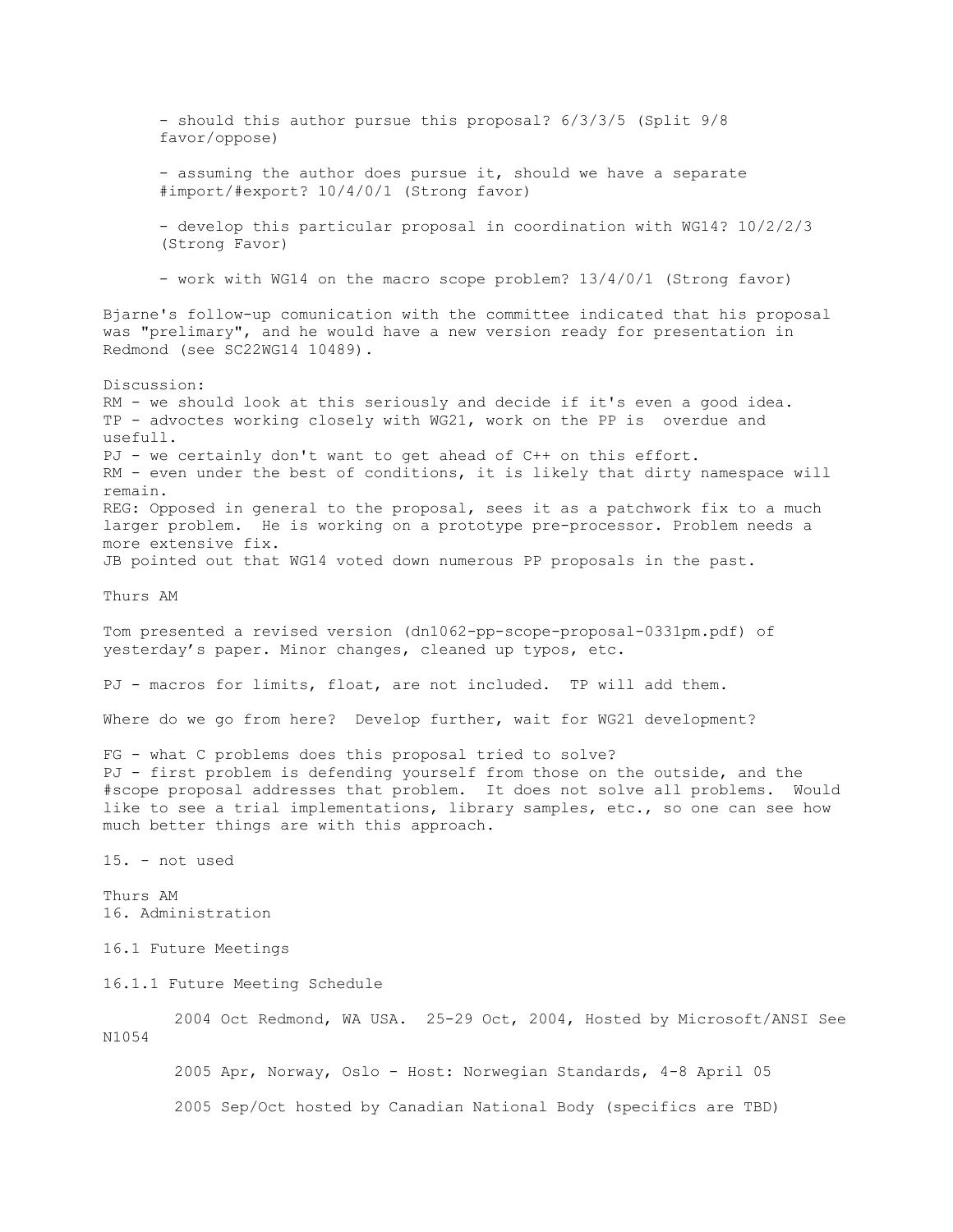2006 Mar/Apr - Germany, Host: SAP / DIN

2006 Sep/Oct - looking for a US venue / host

Discussion items:

Discussion of how to deal with increasing hosting / meeting costs.

 PJ Putting together a portable network that could go from meeting to meeting to provide the needed connectivity for everyone. FG says ACCU has a slush fund to support standards development and may be able to help. Anyone who wants to help can contact PJ or Tana after April 10.

 JB has been in contact w/Denmark, (5th country) to support Library Security: US, Can, Ger, Den, Netherlands.

16.1.2 Future Agenda Items - none

16.1.3 Future Mailings

Post Coogee meeting mailing items to be with JB by 3 May, 2004

Pre Redmond mailing items to be with JB by 27 Sep, 2004

16.2 Resolutions - none

16.2.1 Review of Decisions Reached

 Convener to forward TC2 Editor to generate a revised version of the standard w/ TC1 & TC2

16.2.2 Formal Vote on Resolutions - none

16.2.3 Review of Action Items

 1. Convener - Forward a proposed ISO/IEC 9899:1999 Technical Corrigenda 2 to SC22 containing corrections to the C99 Standard based on the following Closed Defect Reports: 207, 211, 215, 218, 222, 223, 224, 225, 228, 229, 230, 233, 238, 239, 240, 241, 242, 243, 244, 245, 247, 248, 249, 250, 262, 263, 265, 267, 269, 270, 272, 273, 274, 275, 276, 278, 279, 281, 282, 285.

 2. Randy Meyers to contact Tom McDonald to get a more thorough answer to DR 294, Question #2. CLOSED OBE

 3. Tom Plum will communicate our discussion of Core Issue 268 to the C++ Core Group.

 4. PJ will verbally communicate a liaison response for C++ Core Issue 350 to the submitter. DONE

5. RM to propose a RoR for DR 219.

6. RM to edit grammar in Proposed TC for DR 289.

7. Tom Plum to write up a Proposed Response to DR 295 by Thursday - DONE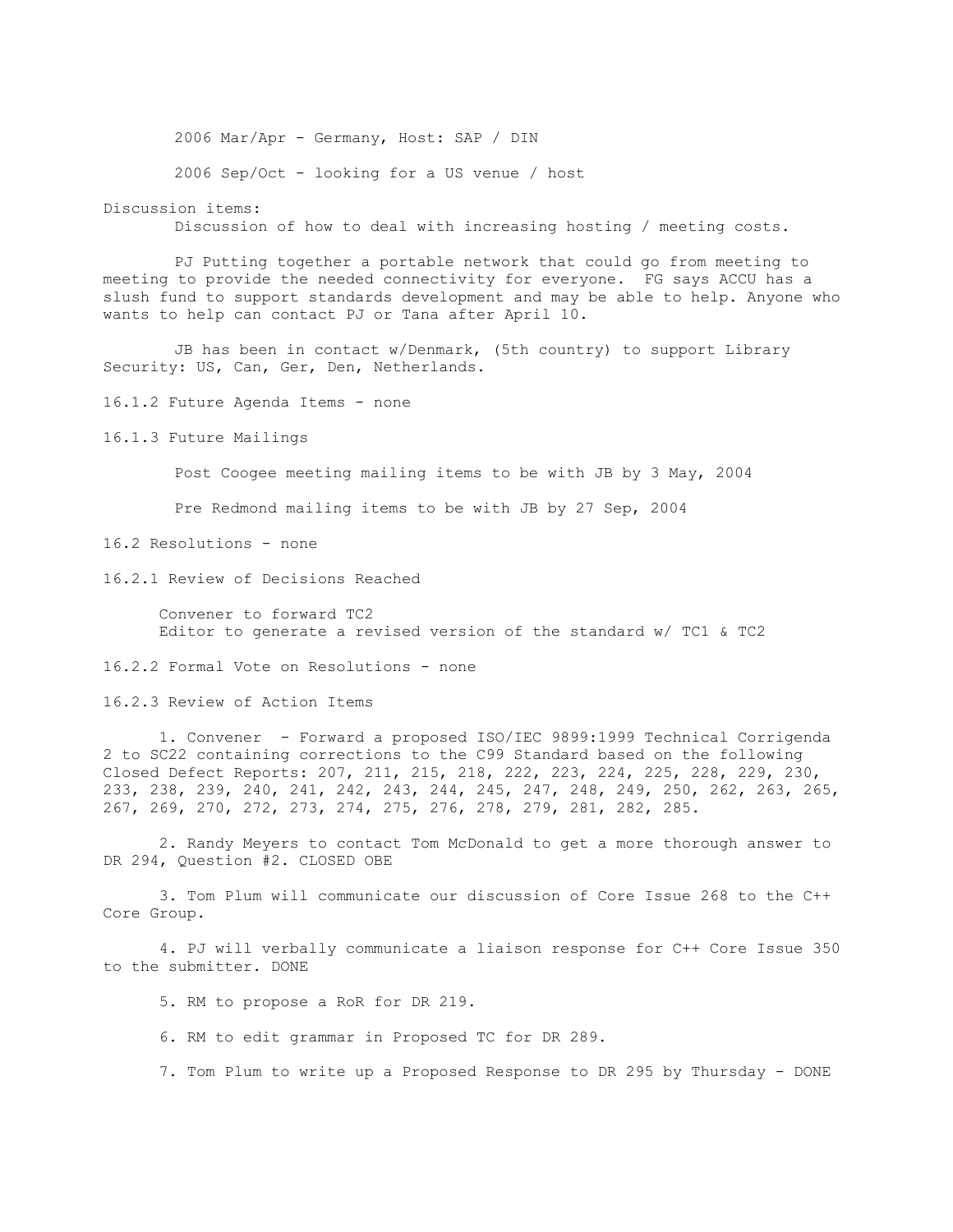8. DOUG GWYN to develop words, RoR, DR 236, restricting use of union members.

9. Randy Meyers - Write a paper on Lvalue of expression.

16.2.4 Thanks to Host

 Thanks to Whitesmiths for hosting the meetings, providing lunches, the excellent dinner events, and making our visit 'down under' a thoroughly enjoyable one.

 Thanks to Tom Plum, Plum Hall, for providing the Wiki services for the meeting.

Thanks to PJ & Tana Plauger, Dinkumware, for providing the SMTP mail server, helping out with the networking issues and providing assistance and coordination through Whitesmiths.

16.3 Other Business - none

17:00 17. Adjournment

Meeting adjourned at 11:55 am, Thursday, April 1, 2004.

============================================================================

# **Draft Minutes for the J11/U.S. WG14 TAG Meeting, Wednesday March 31, 2004**

Meeting called to order at 13:23.

1. Attendees:

| Randy Meyers    | Silverhill Systems | Non Voting, J11 Chair |
|-----------------|--------------------|-----------------------|
| Douglas Walls   | Sun Microsystems   | Primary, J11 IR       |
| John Benito     | Farance            | Primary               |
| Tom Plum        | Plum Hall          | Primary               |
| Barry Hedquist  | Perennial, Inc.    | Primary               |
| John Parks      | Intel              | Primary               |
| Edison Kwok     | IBM                | Primary               |
| P. J. Plauger   | Dinkumware, Ltd    | Primary               |
| Tana L. Plauger | Dinkumware, Ltd    | Alternate             |
| Martyn Lovell   | Microsoft          | Primary               |
| Rich Peterson   | HP                 | Primary               |
| Cecilia Galvan  | Metrowerks         | Non-voting            |

16 voting members, 9 voting members present

2. Review of NCITS Anti-Trust Guidelines

Randy covered the INCITS Anti-Trust Guidelines.

# 3. **US Position on Ballot for NWI Decimal Float-Point TR - SC22 N3720**

Motion (Sun, Farance): J11 recommends approval of SC 22 N3720 - New Work Item Proposal a Type 2 Technical Report for Extensions for the programming language C to support decimal floating-point arithmetic with the following recommendation to the six questions: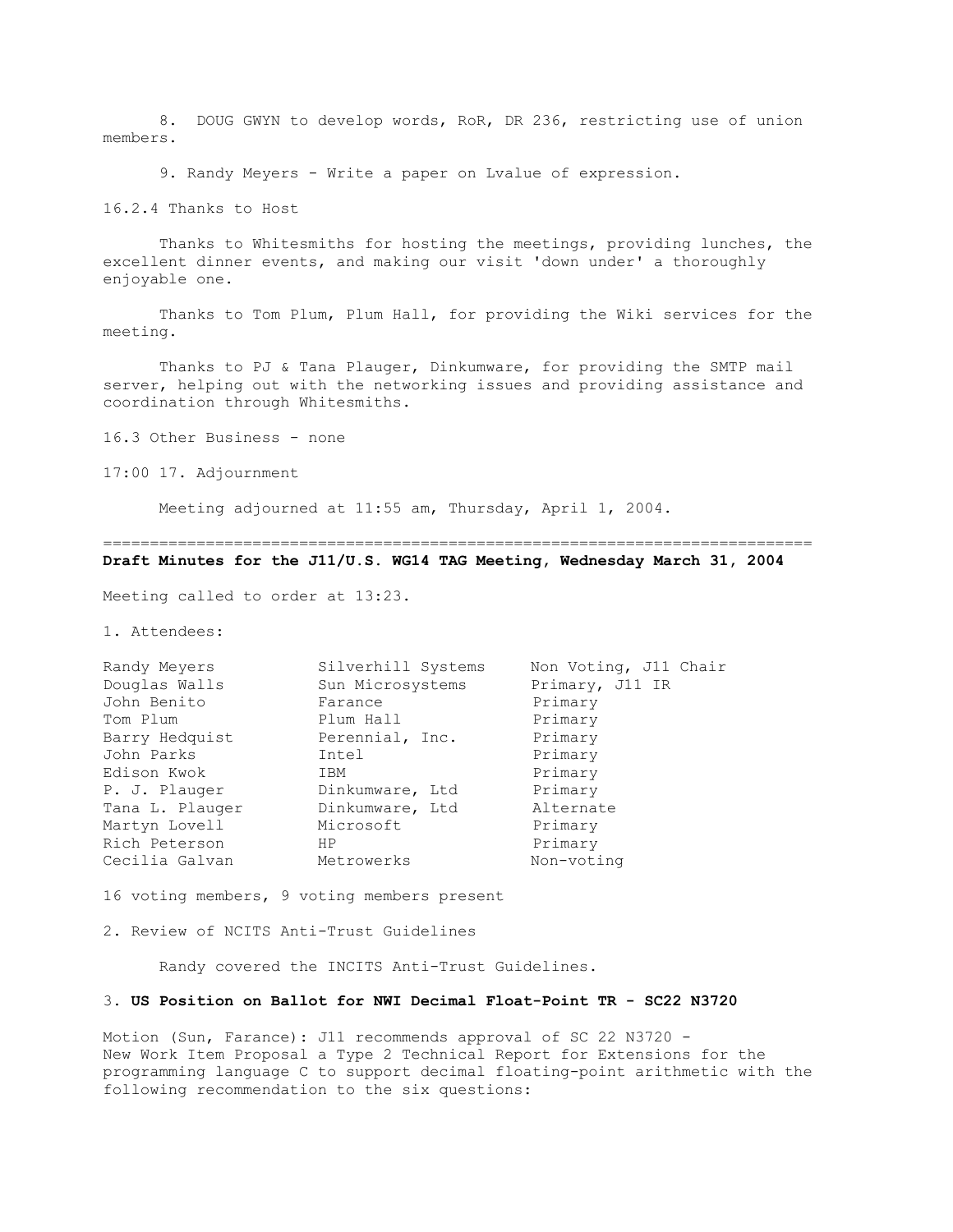Q.1 Do you accept the proposal in document SC 22 N3720 as a sufficient definition of the new work item? (If you have responded "NO" to the above question, you are required to comment.) \_\_X\_Yes  $N<sub>O</sub>$ Comments: Q.2 Do you support the addition of the new work item to the SC 22 programme of work? \_\_X\_Yes \_\_\_\_No Comments: Q.3 Do you commit yourself to participate in the development of this new work item?  $X_Y$ es  $N<sub>O</sub>$ Comments: Q.4 Are you able to offer a project editor who will dedicate his/her efforts to the advancement and maintenance of this project? (If "YES," please identify) \_\_\_\_Yes  $\underline{\overline{X}}$ No Comments: Q.5 Do you have a major contribution or a reference document ready for submittal? \_\_\_\_Yes  $\overline{X}$ No Comments: Q.6 Will you have such a contribution in ninety days? \_\_\_\_Yes  $\overline{X}$ No Roll Call Vote. Dinkumware - yes Farance - yes IBM - yes Microsoft - yes Perennial - Yes Plum Hall - yes Intel - yes Sun - yes HP - yes Motion PASSES (9,0,0,16)

# 4. **US Position on Ballot for NWI for Library Security TR, SC22 N3704**

Motion (Sun, Microsoft): J11 recommends approval of SC 22 N 3704 - New Work Item Proposal for a Type 2 Technical Report for Extensions to the C Library for Secure C Library Functions with the following recommendation to the six questions: )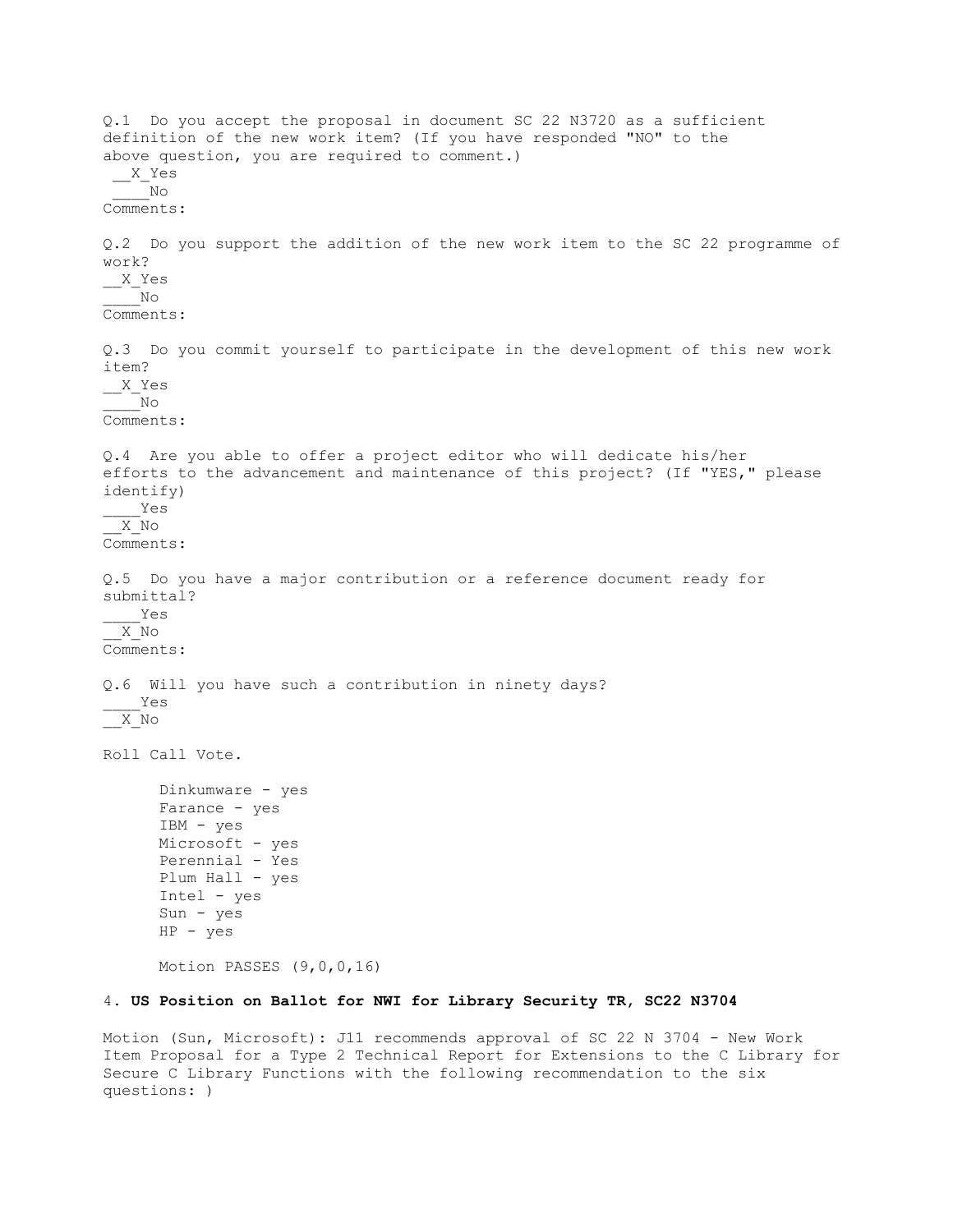Q.1 Do you accept the proposal in document SC 22 N3704 as a sufficient definition of the new work item? (If you have responded "NO" to the above question, you are required to comment.) \_\_X\_Yes  $N<sub>O</sub>$ Comments: Q.2 Do you support the addition of the new work item to the SC 22 programme of work? \_\_X\_Yes \_\_\_\_No Comments: Q.3 Do you commit yourself to participate in the development of this new work item?  $X$  Yes  $N<sub>O</sub>$ Comments: Q.4 Are you able to offer a project editor who will dedicate his/her efforts to the advancement and maintenance of this project? (If "YES," please identify)  $X_Y$ es \_\_\_\_No Comments: Randy Meyers rmeyers@ix.netcom.com 4025 Gumwood Ln. Knoxville, TN 37921-1364 +1 865-521-3915 Q.5 Do you have a major contribution or a reference document ready for submittal? \_\_X\_Yes \_\_\_\_No Comments: WG14/N1055 Security TR working draft Q.6 Will you have such a contribution in ninety days? \_X\_\_Yes  $N<sub>O</sub>$  Roll Call Vote. Dinkumware - yes Farance - yes IBM - yes Microsoft - yes Perennial - Yes Plum Hall - yes